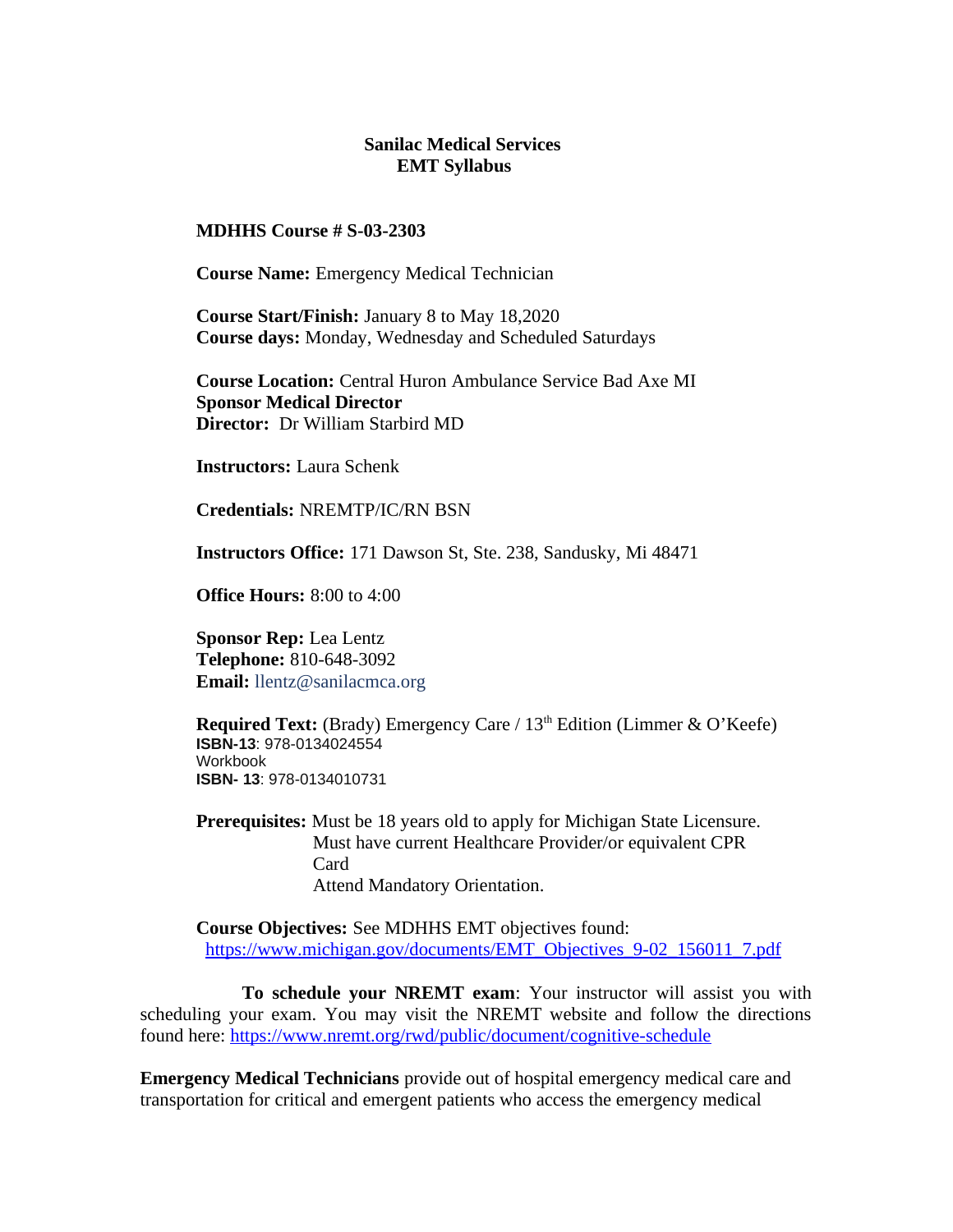services (EMS) system. EMTs have the basic knowledge and skills necessary to stabilize and safely transport patients ranging from non-emergency and routine medical transports to life threatening emergencies. Emergency Medical Technicians function as part of a comprehensive EMS response system, under medical oversight. Emergency Medical Technicians perform interventions with the basic equipment typically found on an ambulance. Emergency Medical Technicians are a critical link between the scene of an emergency and the health care system.

[From the: *National EMS Scope of Practice Model*]

Individuals applying for the Emergency Medical Technician national certification must meet the following requirements:

- 1. Successful completion of a state-approved Emergency Medical Technician (EMT) course that meets or exceeds the National Emergency Medical Services Education Standards for the Emergency Medical Technician.
	- o Candidates must have completed the course within the **past two years** and the course Program Director must verify successful course completion on the National Registry website.
- 2. Have a current CPR-BLS for "Healthcare Provider" or equivalent credential.
- 3. Successful completion of the National Registry cognitive (knowledge) and a state approved psychomotor (skills) exams.
	- o Passed portions of each examination (cognitive and psychomotor) remain valid for 24 months. This policy is effective for candidates with a course completion date on or after November 1, 2018. For candidates with a course completion date prior to November 1, 2018, passed portions of each examination is valid for 12 months.

**Notes** 

- o If the initial Emergency Medical Technician (EMT) educational program was completed *more than two years ago*, and the candidate is currently state licensed at the EMT level, the candidate must document successful completion of a stateapproved EMT refresher course or 24 hours of equivalent continuing education topic hours within the past two years.
- o If the candidate is **not currently state licensed as an EMT** and it has been more than two years from the completion of an approved EMT course, the candidate must complete a new state approved EMT course prior to applying for National Certification.

#### **NREMT Application Process**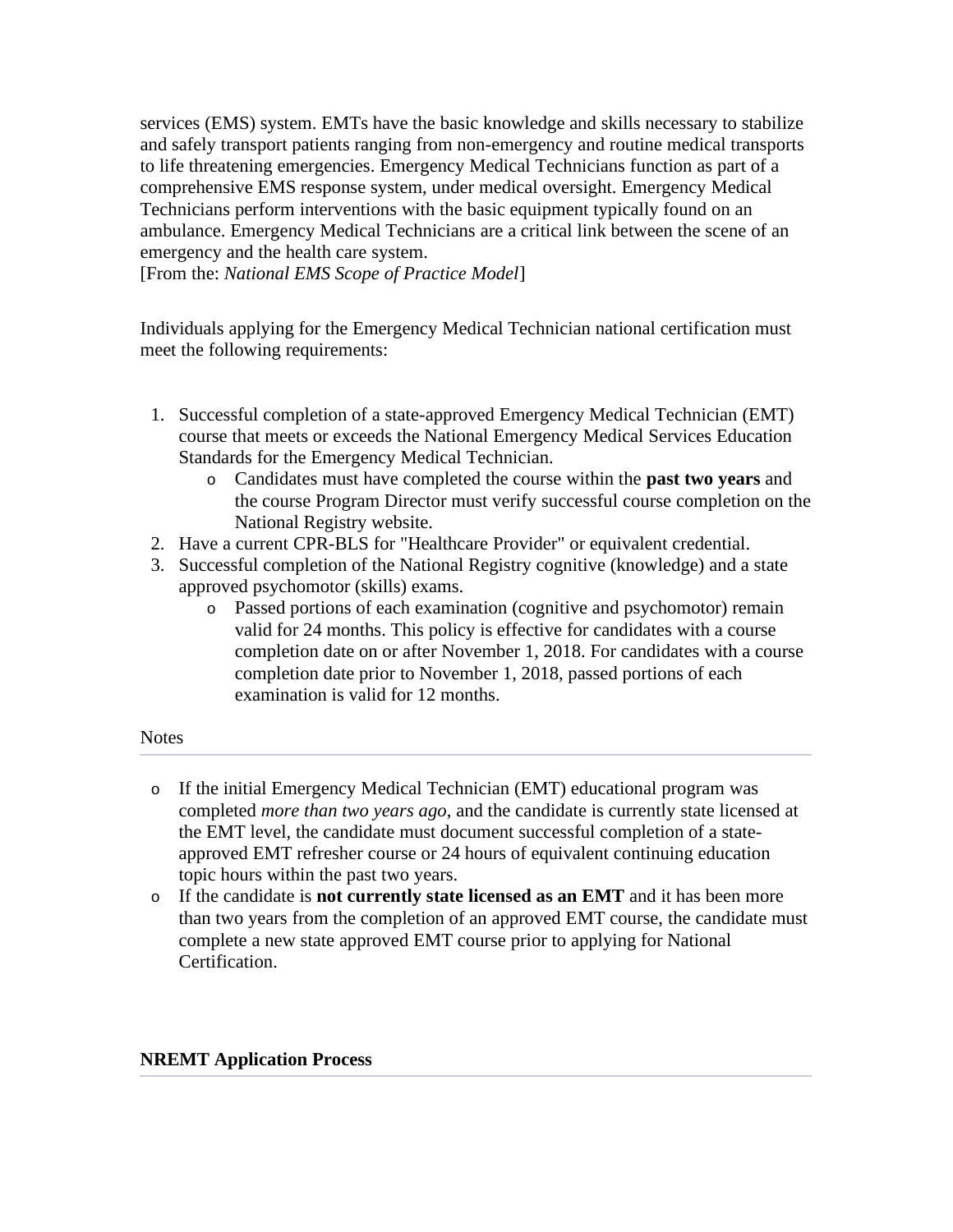- o Create an account/login profile on this website.
- o Submit a National Registry application and answer all questions truthfully.
- o The National Registry may deny certification or take other appropriate actions in regards to applicants for certification or recertification when a criminal conviction has occurred.
- o Pay the application fee of \$80 (US funds). The application fee is non-transferable and non-refundable. **This fee is charged for each attempt of the cognitive examination.**
- o Candidates will receive an electronic Authorization to Test (ATT) once you are eligible for the exam. The electronic ATT contains scheduling instructions and important details concerning proper identification required at testing centers. You can find the ATT in the 'Check Application Status' page.

# **Responsibilities of Nationally Certified EMS Personnel**

Certified Emergency Medical Technicians (EMTs) must notify the National Registry within 30 days regarding the following matters:

- o change in mailing address (the best way to update a mailing address is by editing the user profile page)
- o any criminal conviction.
- o disciplinary action taken by any state has resulted in suspension, revocation, or expiration of state registration/licensure; termination of right to practice; voluntary surrender of state registration/licensure while under investigation.

# **The National Registry considers the individual to be solely responsible for their certification.**

#### **Disciplinary Policy and Rights of Appeal**

The National Registry has disciplinary procedures, rights of appeal and due process within its policies. Complete information about the National Registry Disciplinary Policy and the Rights of Appeal can be found here: https://content.nremt.org/static/documents/Appeals\_Policy\_feb\_2019.pdf

#### **Americans with Disabilities Act**

The National Registry complies with the Americans with Disabilities Act (ADA) of 1990 and offers reasonable accommodations for individuals with disabilities. Pearson VUE test centers are also ADA compliant. Complete information about the National Registry Accommodations Disability Policy can be found here: https://www.nremt.org/rwd/public/document/policy-accommodations

# **Emergency Medical Technician Course (EMT-B)**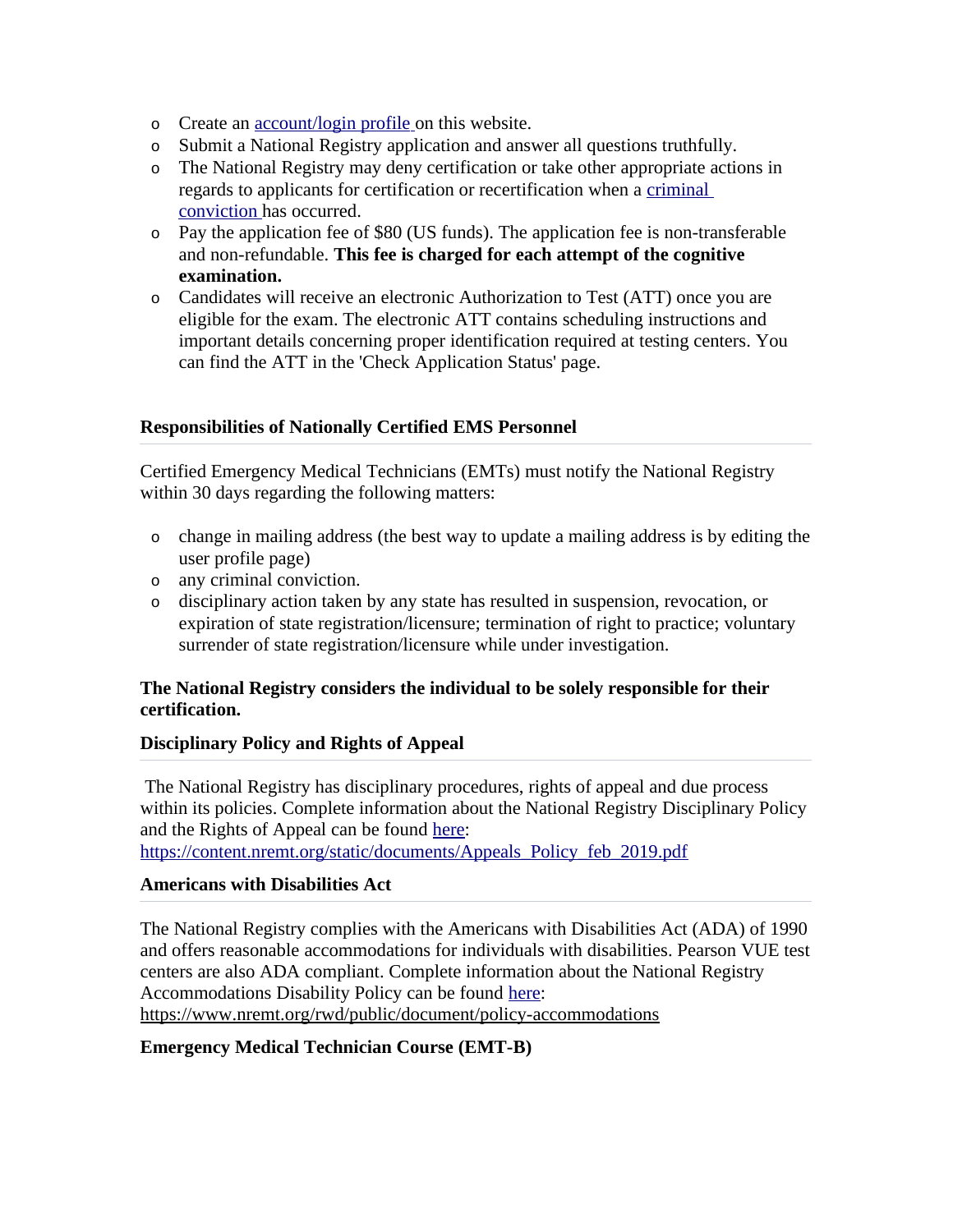The Emergency Medical Technician student is entering a Summer or fall EMT class. The EMT student will be required to put in 196 hours of lecture with practical and 72 hours clinical rotation (24 ER  $+$  48 EMS). The student must complete the ER hours first. Students will need to maintain an 80% overall to participate in clinical and continue in the program. Upon completion of the EMT program, the student must complete the minimum hours that is determined by the state of Michigan. Student must have made up any hours missed. The student will be responsible to maintain 80% as a final grade to receive certification of class completion and be able to apply for the computer adaptive testing with National Registry. The Student must pass the final practical and the computer adaptive test with the National Registry prior to applying for licensure in the State of Michigan.

**Course Goals:** Upon successful completion of the course the student will have the knowledge and practical skills to pass the practical and computer adaptive National Registry Test for EMT.

#### **MDHHS Education Program requirements**

Each EMT education program shall:

A. SMS will assure the course is approved through the Initial Program Application process as outlined by MDHHS, EMS & Trauma Systems Section.

B. Utilize clearly stated behavioral objectives and performance criteria for the didactic, practical, affective and optional clinical activities.

Course Requirements; Once a course has been approved, the EMS Instructor-Coordinator will make available for their review and study, the following information:

A. A copy of the MDHHS course approval

B. Michigan EMT program objectives

C. All student policies and relevant operational policies as outlined in the Initial Program Approval process. The education program sponsor is responsible for notifying the Education Coordinator Terrie Godde of any modifications to their program schedule on the Approved Education Program Sponsor Notification of Interim Courses. As Education Coordinator conduct periodic on-site visits to evaluate courses. Any changes to an approved education program must be reported.

Objectives: The information included is required in order to meet the established educational objectives for an EMT education program. The objectives are written in the behavioral objective style and flow from cognitive information, to affective behaviors and then psychomotor objectives. The objectives are structured to identify minimal knowledge in those content areas.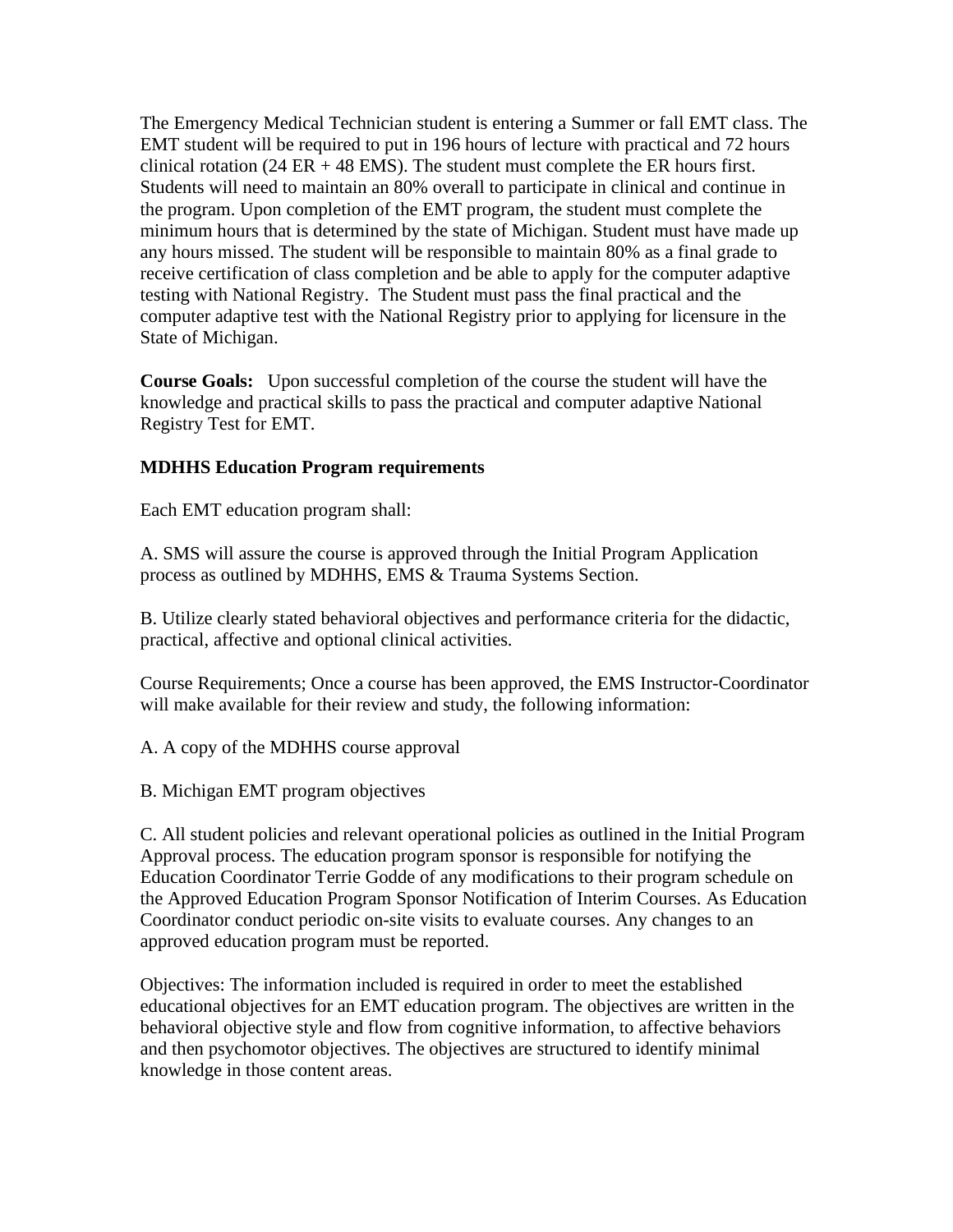Task Analysis: The skills that the EMT will minimally be able to perform are broken down into an abbreviated task analysis format for the instructor and student. The task analysis is provided for instructional purposes.

#### **National Registry of EMT Skill Sheets:**

The evaluation skill sheets are also provided as they identify the minimum skill evaluation that must be completed successfully, prior to application for the NREMT EMT cognitive exam.

#### **Educational Policies**

Sanilac Medical Services, Inc. is required by MDHHS to maintain certain policies and procedures. Copies of the detailed specific policies are available upon request. SMS, Inc. reserves the right to change or amend policies as needed; students will be notified immediately of any changes. All students at satellite courses will have access to resources equivalent to those at the primary site, including library, assessment, tutoring and financial aid.

#### **Vaccination Policy**

It is the policy of Sanilac Medical Services, Inc. to only allow a student into the student body who has received the required vaccinations as required by the State and clinical locations. Students must provide proof of vaccinations. These records are kept at Sanilac Medical Services, Inc.

The Sanilac Medical Services education program also requires:

- a. A negative 2 Step TB test before the EMS student is eligible for clinical rotations. This test is the Mantoux TB test.
- b. The student is to complete the HBV vaccination prior to admission into the clinical setting at their own expense.

# **Health and Safety Policy**

- c. It is the policy of this institution to safeguard, to the highest degree possible, SMS employees/students and the public who come into contact with people who are known to have or suspected of having a communicable disease without sacrificing services to SMS or individual students.
- d. It is also the intent of this policy to train, educate, and establish guidelines and procedures for employees/students to reduce the risk associated with exposure to blood and/or bodily fluids.
- e. This policy applies to all SMS personnel/students that may come into contact with blood or other potentially infectious materials in the performance of clinical objectives.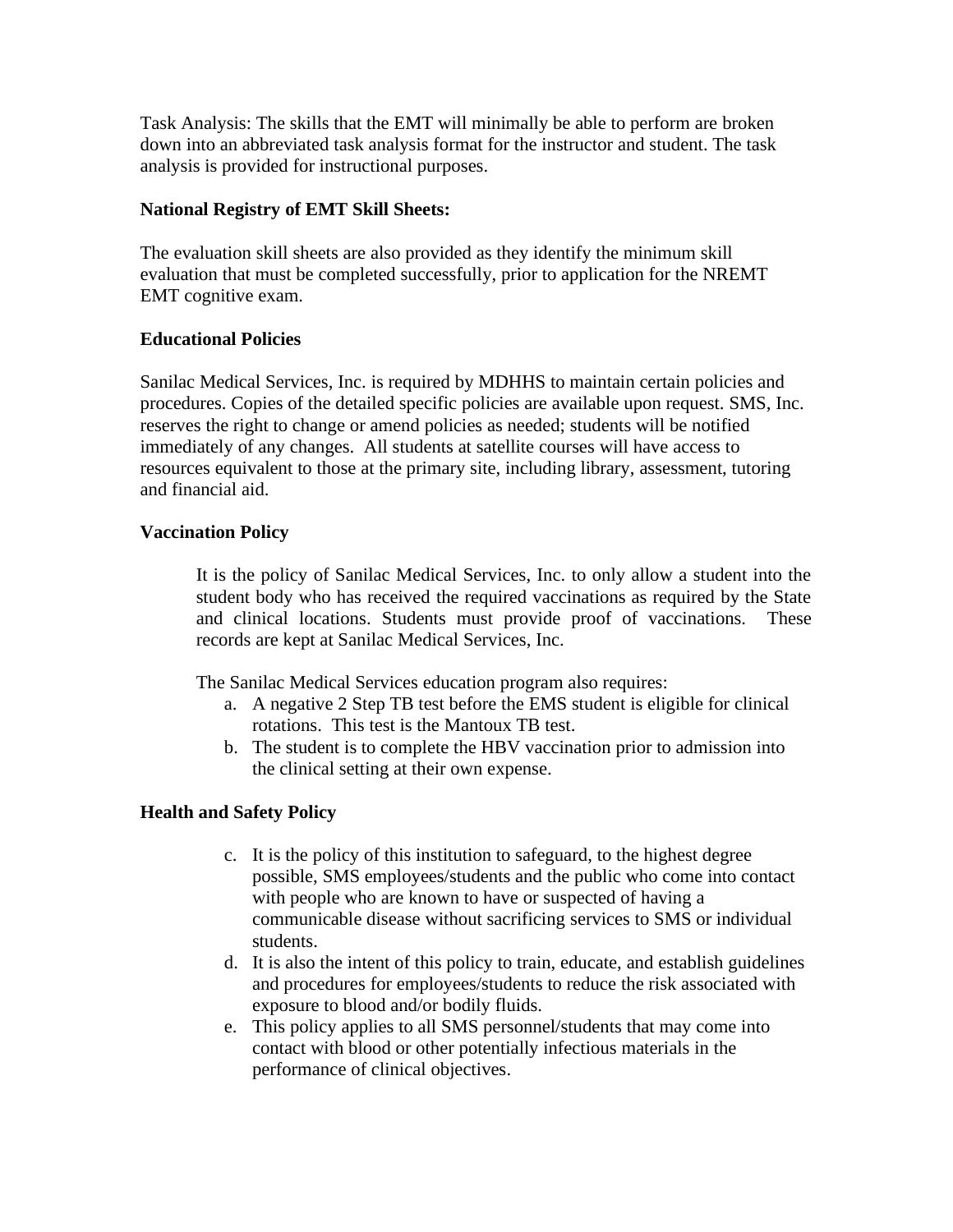f. This policy will be reviewed and updated on an annual basis. The review shall include changing technologies and consideration of appropriate commercially available and effective medical devices designed to reduce or eliminate exposure to bloodborne pathogens.

# **BLOODBORNE PATHOGENS CONTROL POLICY**

g. The following Bloodborne Pathogens Control Policy has been prepared in accordance with the OSHA Bloodborne Pathogens standard, 28 CFR 1910.1030.

# **POLICY STATEMENT**

- h. It is the policy of this institution to safeguard, to the highest degree possible, SMS employees/students and the public who come into contact with people who are known to have or suspected of having a communicable disease without sacrificing services to SMS or individual students.
- i. It is also the intent of this policy to train, educate, and establish guidelines and procedures for employees/students to reduce the risk associated with exposure to blood and/or bodily fluids.
- j. This policy applies to all SMS personnel/students that may come into contact with blood or other potentially infectious materials in the performance of clinical objectives.
- k. This policy will be reviewed and updated on an annual basis. The review shall include changing technologies and consideration of appropriate commercially available and effective medical devices designed to reduce or eliminate exposure to bloodborne pathogens.

# **Method of Instruction**

Lecture, Demonstration, Simulations, Presentations, Hands-On Practical application, and online content

# **Criminal History**

The National Registry of EMT and/or the Michigan Department of Health and Human Services may deny an applicant the right to participate in testing, certification and/or licensure based on criminal history. If you have a criminal history, before enrolling in any EMS education program, you should contact both the NREMT and MDHHS for specific information on their policies and to review your specific situation to ensure you would be eligible for certification and licensure.

# **Class Schedules, Terms and School Holidays**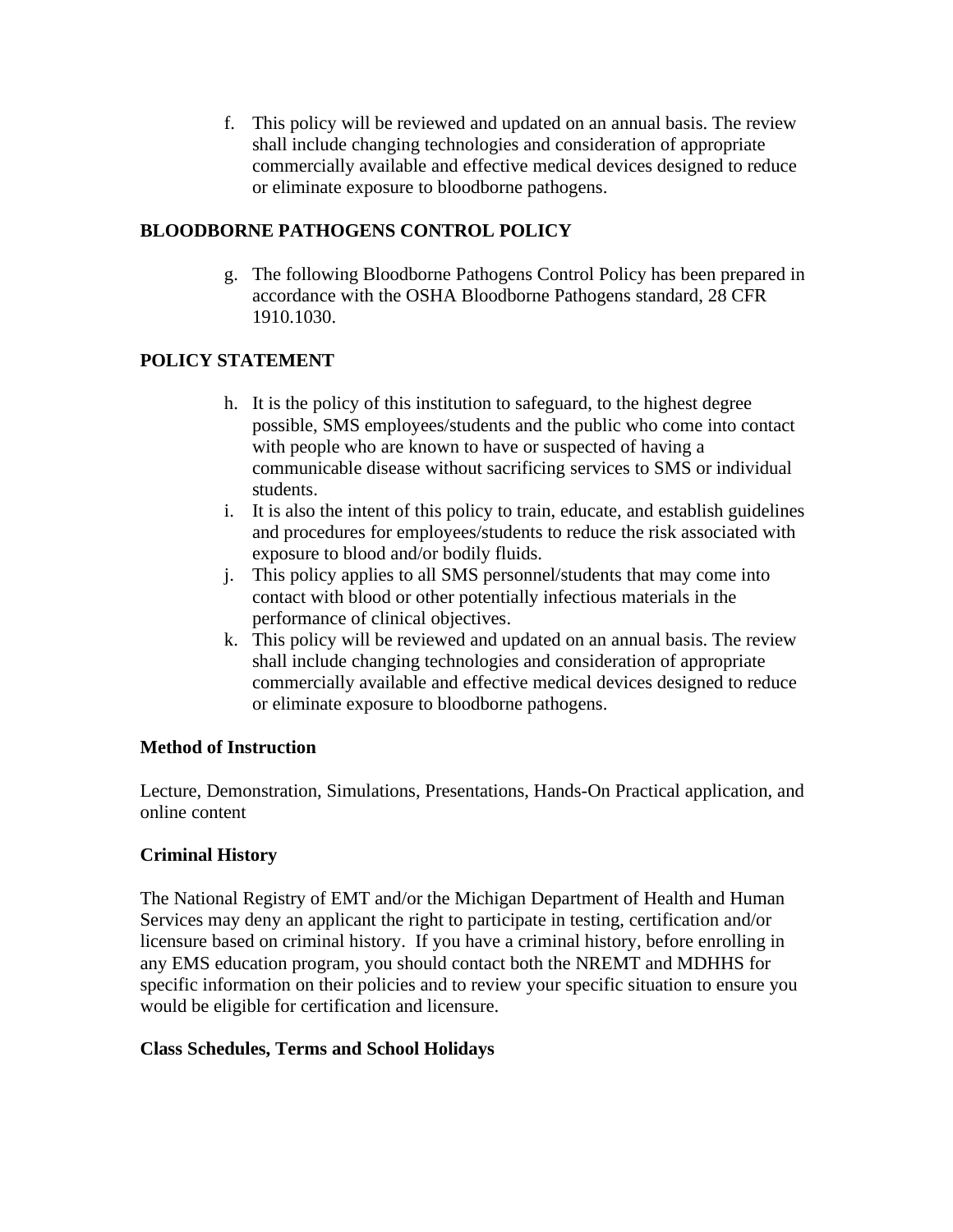Sanilac Medical services, Inc. closes for the following holidays. New Year's Day, Christmas Day/ Christmas Eve, Easter, Memorial Day, Labor Day, Independence Day, Thanksgiving, and any other days that may be identified in the course syllabus. Students will be made aware of the course schedule when enrolling and will be made aware of any changes.

# **EMS Terms, Discounts, Conditions, and Refund policy**

All tuition and fees paid by the student shall be refunded if the student is rejected prior to completion of enrollment. SMS does reserve the right to charge up to \$25 for an application-processing fee. Any student canceling enrolment of an educational program within three (3) business days is entitled to a refund of any tuition and fees, less up to a \$25.00 application processing fee. Once the program has been started the student will be responsible for the complete cost of the program. Students dismissed for disciplinary or academic reasons are responsible for the entire cost of the program. If a program is cancelled by Sanilac Medical Services, Inc. prior to the start of the program, a full refund will be given to all students. Any refunds will be issued by Sanilac Medical Services, Inc. check within thirty (30) days.

# **Course Completion**

Upon completion of all course requirements, students will receive a course completion certificate signed by the course coordinator and the medical director. Students will be provided with the National Registry application, exam reservation forms, license application and instructions for application completion. It is the student's responsibility to ensure that after completing the national registry testing that they apply for a State of Michigan license.

# **Internet Requirements**

Students will be required to register and log in to **www.sanilacmca.org** in order to access course information, take quizzes, tests, and other work the instructor assigned to the course.

# **Inclement Weather**

When it is deemed to be in the best interest of the employees and/or students of SMS, the instructor is authorized and responsible to make a reasonable decision to cancel/postpone class session(s). Students will be notified by email and/or text of class cancellations.

# **IV. DRESS AND APPEARANCE**

**Classroom:** Each student must maintain good hygiene practices for you, your fellow students, the instructors, and your patient's safety and comfort. Dress code is relaxed but tasteful. Wear what is comfortable to you but keep it professional. If you have any questions regarding this issue, please ask your instructor.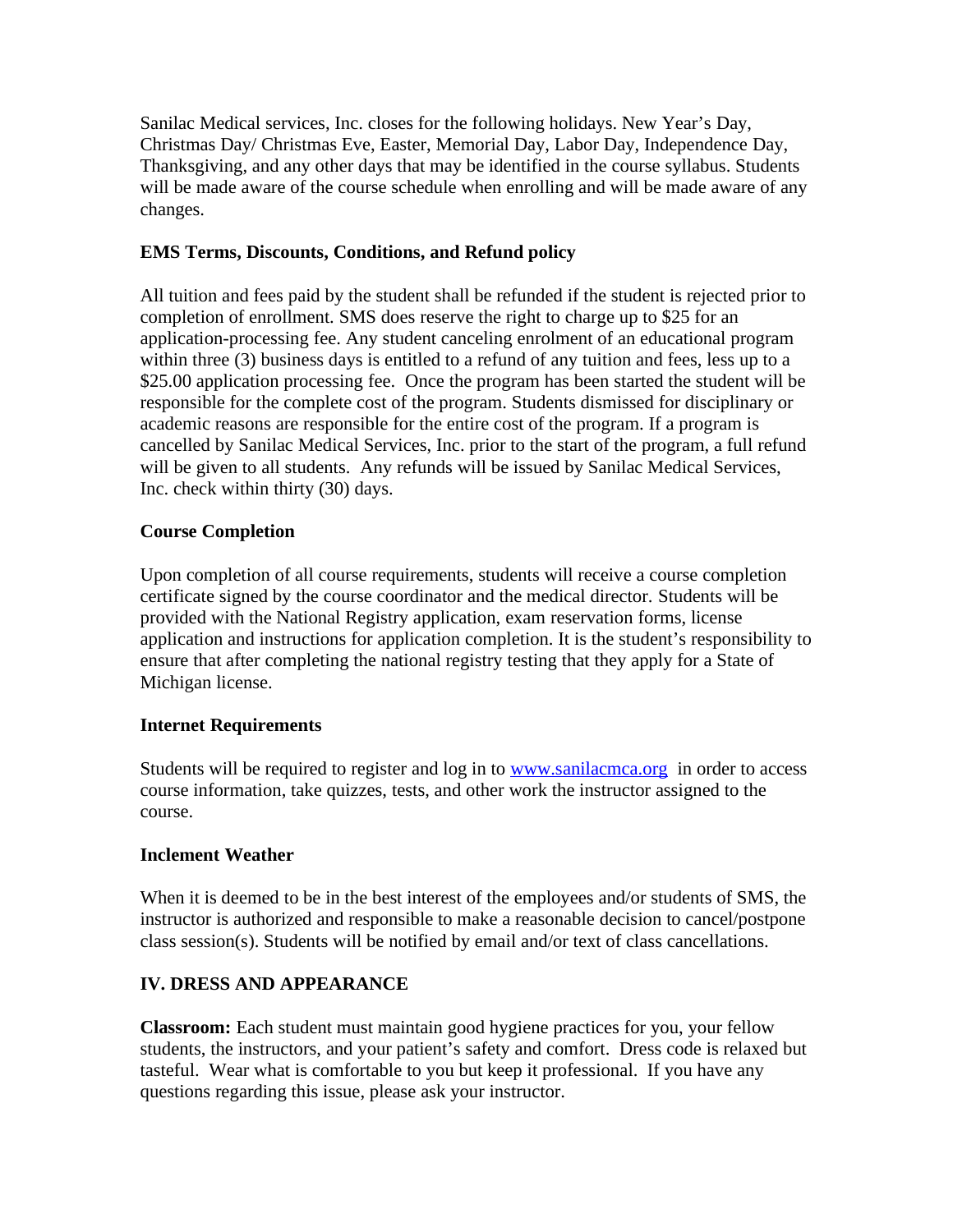# **Clinical Setting if applicable (EMT – AEMT):**

Each Student *MUST* wear an instructor approved clinical uniform, which consists of the following:

- 1) Class Clinical Shirt (one provided; additional shirts can be purchased)
- 2) Approved color pants
- 3) Black belt
- 4) Black shoes or boots
- 5) Approved outerwear during foul weather
- 6) Student photo ID

Clinical site staff and preceptors are instructed to dismiss the student from the clinical experience if they are dressed inappropriate or behave in a manner inconsistent with the principles of SMS student policies.

**Grading Policy:** Students must complete the course with a minimum of 80% on course work and a minimum score of 80% on the final Exam.

| 90-100% | $\mathsf{A}$ |
|---------|--------------|
| 80-89%  | B            |
| 70-79%  | C            |
| 60-69%  | D            |
| $<$ 60% | F            |

# **Students will be graded on the following items:**

Module Tests (online and/or in Classroom) Quizzes (online and/or in Classroom) Practical Examinations (in Classroom) Final Exam (in Classroom)

On-line Tests and quizzes will be open for set time frames set up by the Education Coordinator. Quizzes will open the First day of class during a given week, and the quiz will close within the allotted time frame (1.5 min per question) Any test or quiz that is incomplete at the end of the allotted time frame will be graded on what is completed at that time. In the event of a student's absence on a day of a quiz or exam the student will receive a zero for that quiz with no opportunity to make up the quiz.

# **Clinical Evaluations**

Students will be provided a clinical portfolio and a copy of all clinical objective requirements. A student clinical evaluation will be completed at the end of each session by the clinical preceptor for evaluating the student's progress in skills, leadership, performance and attitude. The clinical evaluation must be turned into the course instructor at the next class period to be complete. Each clinical evaluation sheet must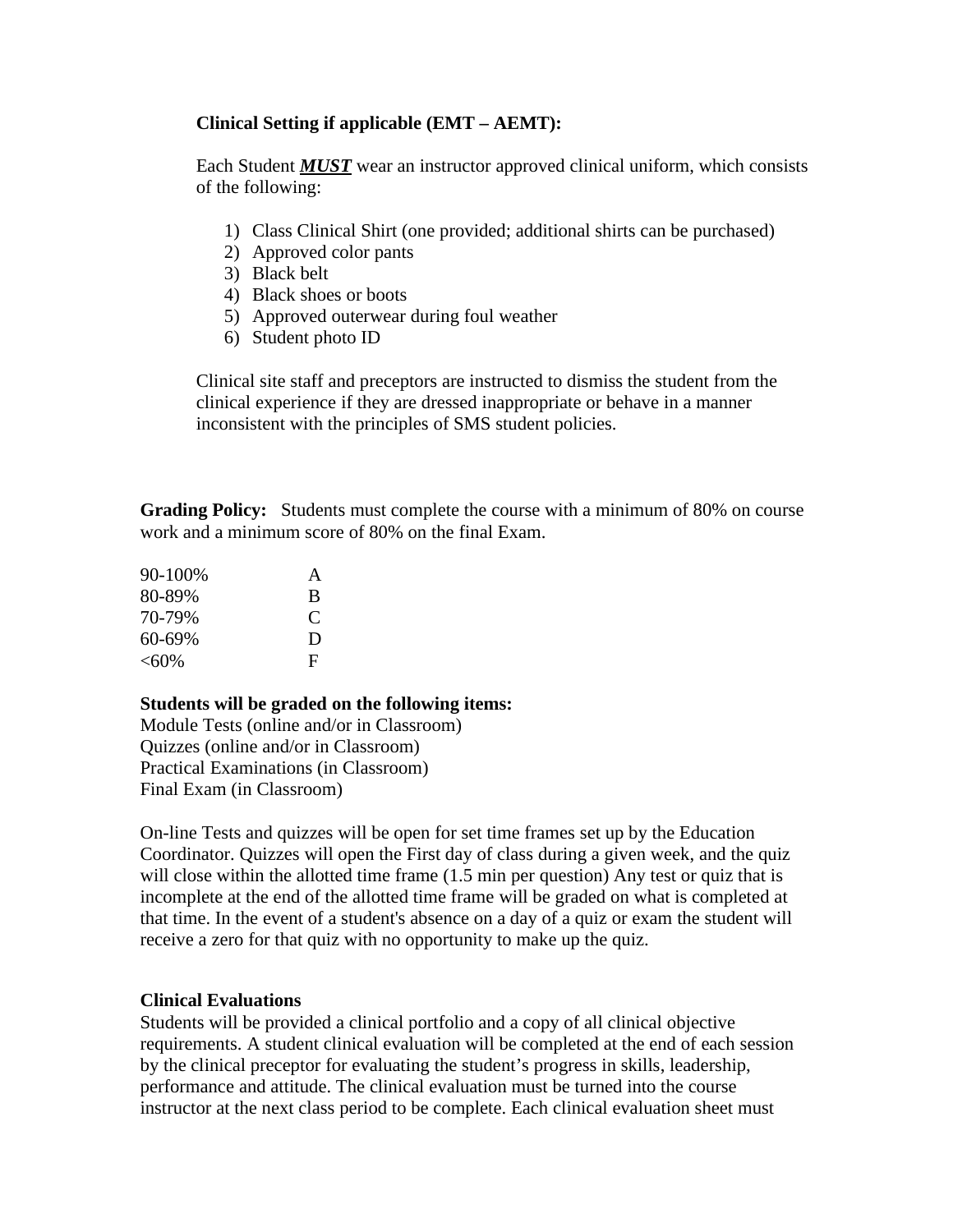have a preceptor's signature with their contact information. Random verification will be conducted by the education coordinator to verify clinical evaluations integrity. Evaluation that do not have a preceptor's signature will not be accepted and that portion of clinical time will remain incomplete until it is signed. Clinical evaluation sheet must be turned in at the beginning of each class once clinical phase has been started. Any student observed by staff or other individuals acting in an inappropriate manner during clinical time will be expelled from the program. Any behavior less than professionalism will not be tolerated. *All Clinical time will be scheduled as indicated on the schedule and is not subject to change unless it is put in writing why you cannot attend the clinical and it is approved by the education coordinator only. Students will be notified via email that the clinical*  site has been approved and is available on the google calendar. The clinical portfolio, once completed with all requirements set forth in this syllabus, will become part of the student record and be maintain in the course file.

#### **Clinical Sign Up:**

For the student's clinical rotation to count, the student must pre-register in the clinical calendar. Any clinical rotation completed without approval on the clinical calendar will not be counted. In addition to losing the rotation time, the student will also be issued a written warning against this practice. Two written warnings will constitute removal from the clinical rotation portion of the class and make the student ineligible for the National Registry Examination. You may not attend clinical hours until you get a verification email from the education coordinator stating the time has been approved**. The student is required to complete the 24 hours of ER clinical time all ER clinical time will be done at Beaumont Royal Oak, one 12 hour rotation in the pediatric ER and One 12 hour to be done in the Adult ER no exception, prior to starting the 48 hours of EMS clinical time (it is mandatory that 24 hours be done on an ALS service).** Students are required to obtain a minimum of 24 patient contacts in the clinical setting (ER, EMS), additional clinical time will be scheduled in the event the student does not meet the minimum requirement.

#### **Absence:**

If a student is absent for a test, quiz, exam, or practical, and the absence is excused, the student will have to complete any work during the normal class schedule. If the absence is unexcused, no makeup will be allowed and a 0 will be entered as the grade. If a student's grade drops below 80% during the class, they will be placed on academic probation for 2 weeks; if their grade is not raised to a minimum of 80% after 2 weeks, and the student will be dismissed from the class. The Student must notify the education coordinator as well as the Instructor of absence.

#### **Attendance:**

Students are expected to be on time and attend all scheduled classes. A student will be allowed to miss 2 classes without penalty if they notify the instructor prior to the absence. Extenuating circumstances will be reviewed on a case by case basis. The student is responsible to make up all class work and/or clinical that was missed within 72 hours of absence. Students must notify the course instructor if they are going to be absent and the